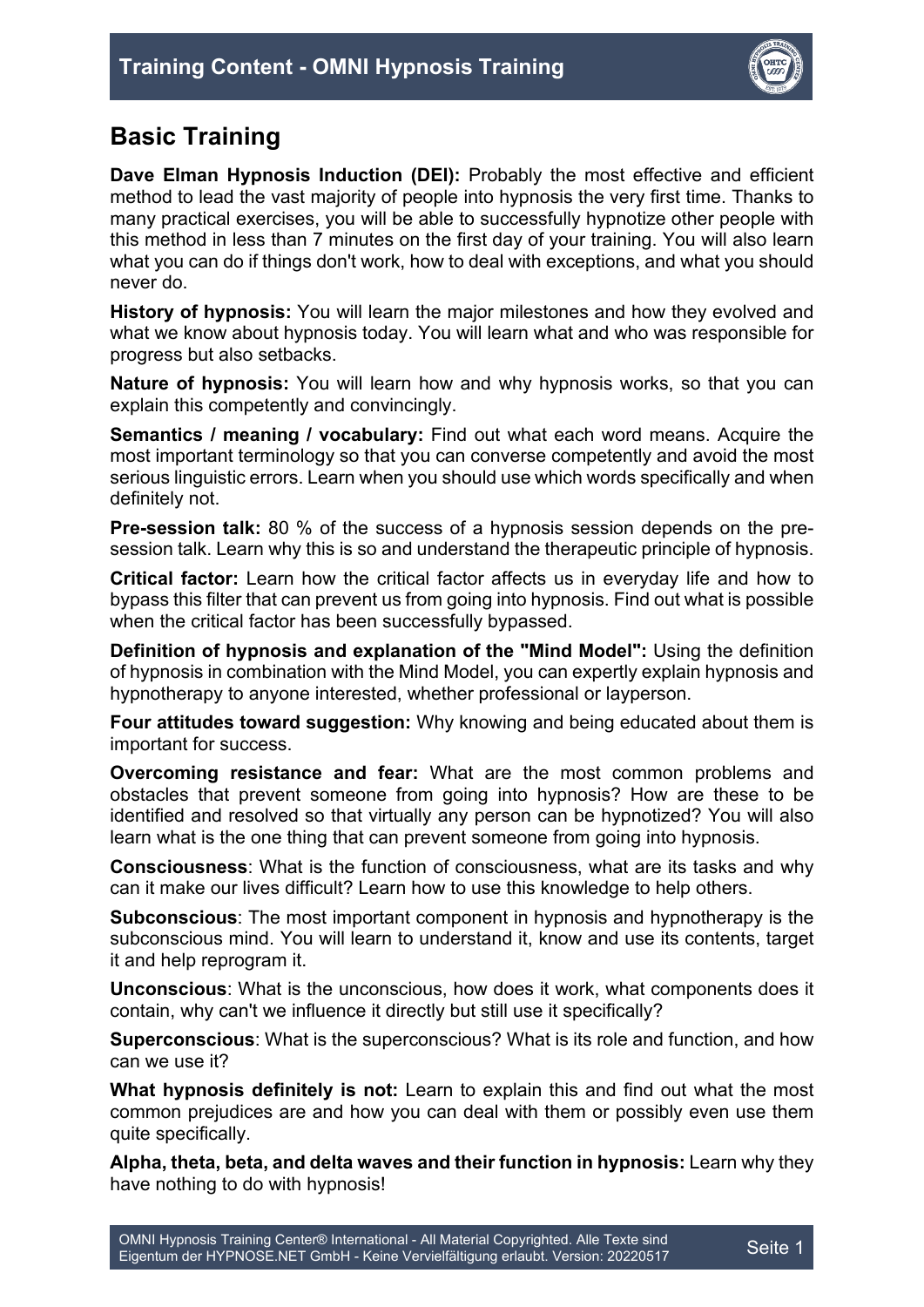

**Correct dissolving of hypnosis:** You will learn how to successfully, safely, and correctly lead a person out of hypnosis and what you have to pay attention to.

**Trance management:** You will learn how to keep a person in hypnosis long enough to help them and what to do if they suddenly open their eyes.

**Simple deepening techniques of the hypnotic state:** Here you will learn the basic techniques and tricks to deepen hypnosis.

**Measuring reactions and depth of trance:** What depth or level of hypnosis is a person currently at, and how do you notice where they are or how they feel? Find out what the signs are for the different levels and what reactions to expect at what level.

**Take precautions to protect clients and therapists:** There are a few important points to keep in mind when someone is in hypnosis. You will learn what to look for to protect clients and what definitely not to do.

**Developing rapport:** The relationship with the client is very important. You will learn how to build this relationship, but also how to recognize and avoid pitfalls.

**Hypnosis induction – exclusively for you:** You will be guided into hypnosis with the famous Dave Elman Hypnosis Induction. You can practice this as often as you like – on a daily basis – multiple times! Be guided into deep somnambulism and learn about the state of hypnosis itself... and enjoy it.

**Structure of positive suggestions:** You will learn how to build a suggestion and use it correctly and purposefully. You will learn how suggestions can definitely gain a foothold in the subconscious mind and what form of suggestions to avoid.

**List of suggestions:** You will receive a list of many possible phrases and learn how to make them work.

**Hartland script and audio:** You will be guided through hypnosis to increase your selfimage, self-worth, and self-confidence. The Hartland script has been translated and adapted from English. You can take this text and adapt it yourself and get started right away to help others.

**Differences between hypnosis in therapy and show hypnosis:** What distinguishes hypnosis therapy from show hypnosis and is the latter good or bad? You will learn how to deal with the most common prejudices and even learn from show hypnosis.

**Book recommendations and further education:** You will receive book recommendations and information for your further education.

## **Intermediate Training**

**Classical hypnosis inductions:** Learn various classical and alternative inductions in order to choose from a rich variety.

**Levels of hypnosis:** You will learn about the different unique levels of hypnosis, how to recognize and use them. You will also be able to distinguish between traditional knowledge and the latest research on hypnosis.

**Trance management:** Learn how to keep a person in hypnosis long enough to help them and what to do if they suddenly open their eyes.

**Trance deepening techniques:** You will learn about and use more than 15 different deepening techniques, as well as other tricks of the trade.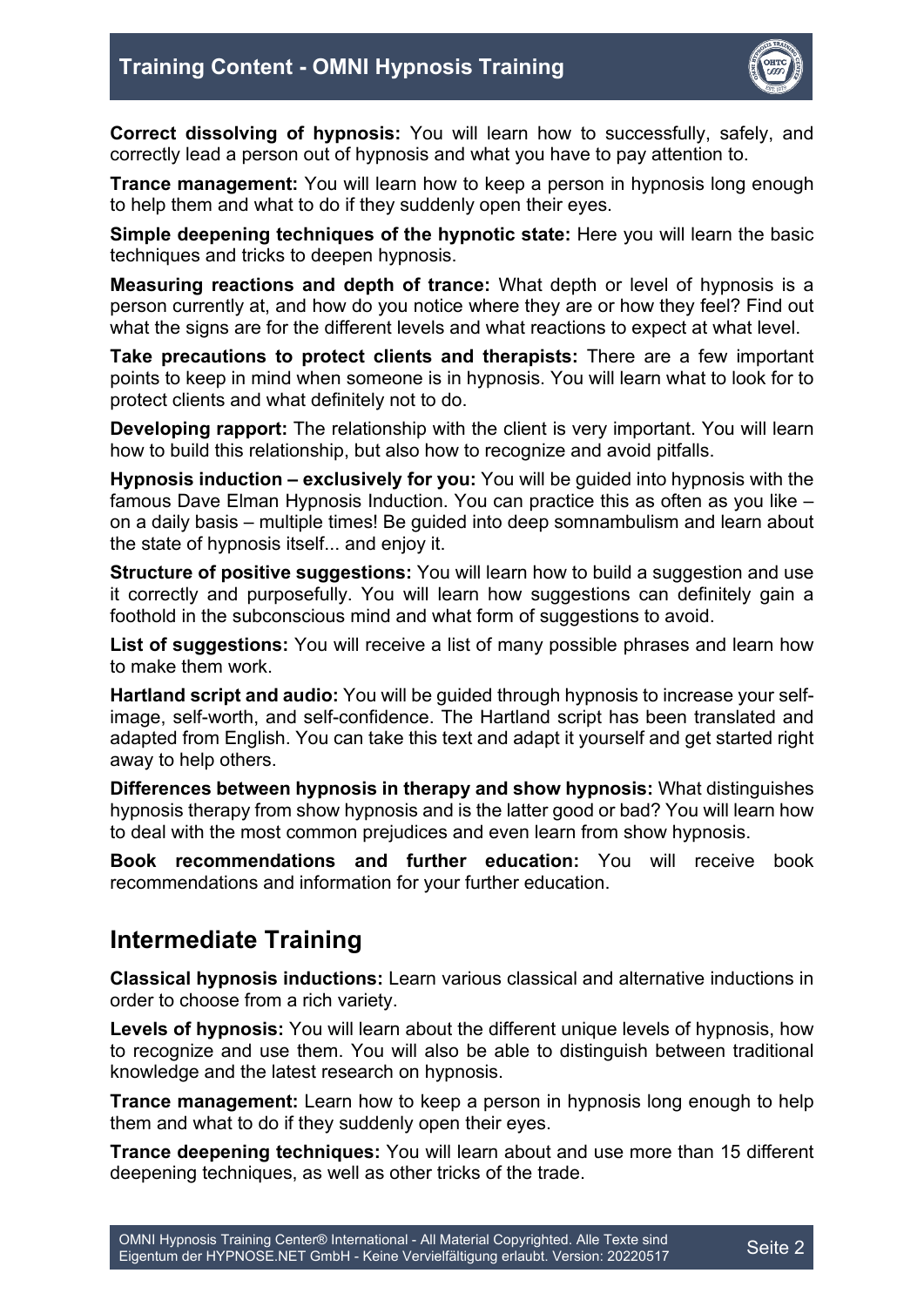

**Interpreting reactions and measuring trance depth:** Following on from the OMNI hypnotist training, you will learn to recognize the signs of the different levels even more specifically and know which reactions are to be expected at which level.

**Silent hypnosis:** You will learn how to put people into hypnosis without words. Fascinating, isn't it?

**Past-life regression with examples (regressions according to Brian Weiss):** How do past life-regressions work? What are the five forms of regression and what are the theories behind them? You will learn how to deal with past-life regression and hear various exciting testimonials.

**Determining and testing suggestibility:** How suggestible is a person? Learn how to test and measure suggestibility and which method of hypnosis induction is best for you.

**Smoking cessation:** Get step-by-step instructions on how to quit smoking. You will learn the true addiction behind cigarettes and how to break it. Find out what the biggest fear behind quitting smoking is and learn how to turn a smoker into a real non-smoker – not just an "ex-smoker".

**Seven important rules for a successful transformation:** If you follow these seven simple, yet important rules, you will have a clear strategy for helping your clients and maximizing their success in a very targeted way. Learn when a hypnosis session really begins and when it ends.

**Dave Elman Induction (DEI) shortcuts:** Find out how, why, and when to shortcut DEI so that it lasts only seconds.

**Unique flash hypnosis and confusion techniques:** Why go slow when you can go fast? You will learn how you can put people into hypnosis and keep them there in seconds, even fractions of a second, with a snap of your fingers. You will find out why it works, learn about the structure and set-up of flash hypnosis, and how and why you can use flash hypnosis in practice. Learn advanced techniques at the highest level, as OMNI is known for being the world leader in rapid hypnosis and flash hypnosis.

**Waking hypnosis methods:** Would you like to achieve the same or similar effects that you evoke in hypnosis while awake? Find out what methods and techniques are available and how, when, and where you can use them specifically. This is one of the least known, yet highly effective techniques for massively enhancing therapy results.

**Covert methods for initiating hypnosis:** You will learn how to hypnotize people without a formal hypnosis induction and whether you really need the word 'hypnosis' to do it.

**Hidden methods for hypnotic suggestions:** Find out how you can introduce hypnotic suggestions without a person consciously realizing it.

**Hypnosis for children:** You will receive many valuable hints, techniques, as well as practical tips and tricks to help the little ones. You will see: Working with children is fun and much easier than with adults. Learn to work correctly with children and deal with abuse if necessary.

**Direct suggestion techniques:** Find out what the Direct Drive Technique (DDT) is and what makes it so powerful as well as when, how, and where to use it correctly.

**Self-hypnosis (OMNI 'Light Switch Technique'):** Probably the most efficient form of true self-hypnosis for getting into somnambulism immediately. In class, it will be shown, explained, and installed. In addition, it will be demonstrated how to work with code words to achieve self-hypnosis and even go into the Esdaile state itself.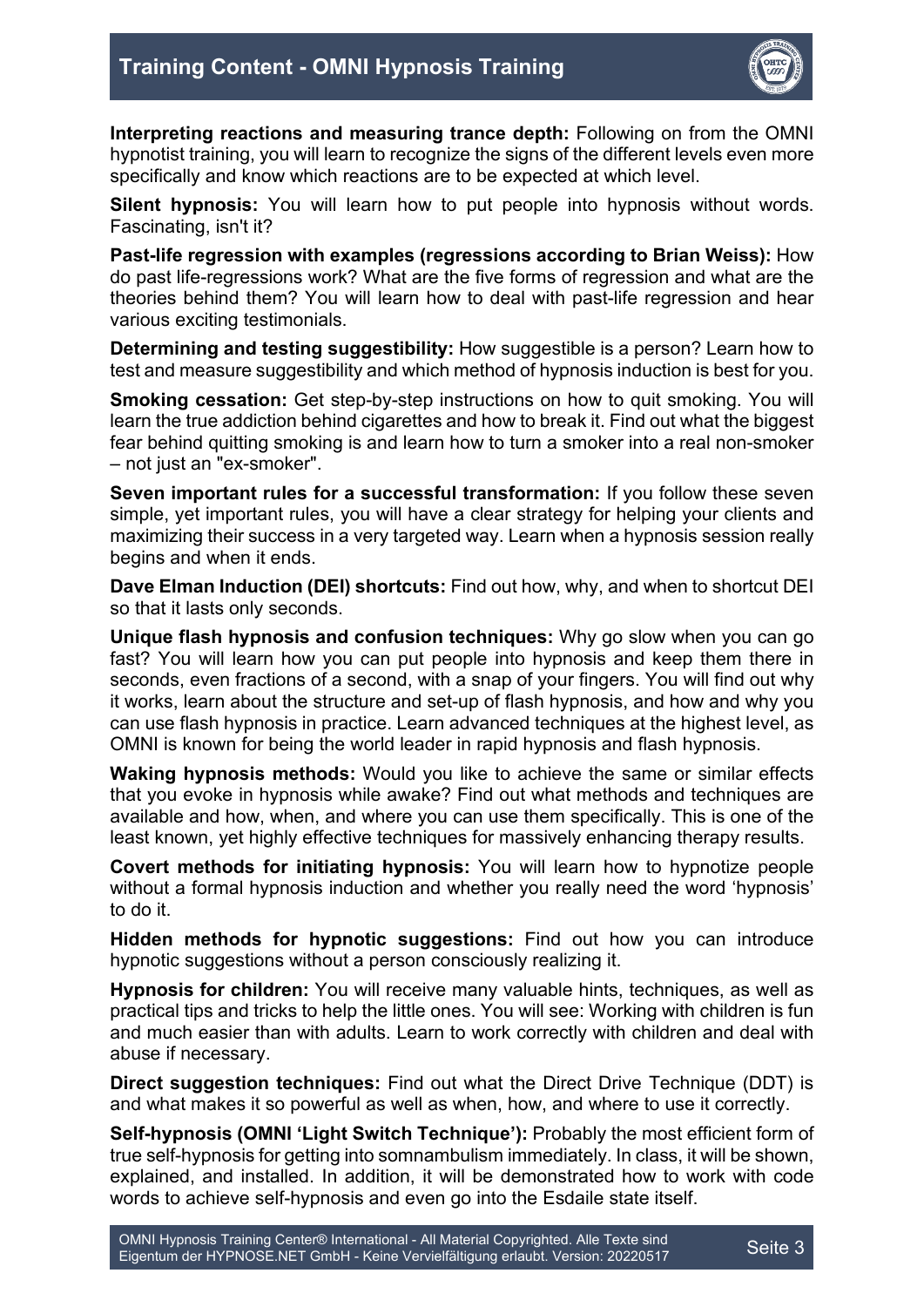

**How to teach self-hypnosis to others and work with it:** You will learn how to install self-hypnosis in your clients and teach them to work with it in order to help themselves.

**Group hypnosis:** Find out how to hypnotize an entire group, teams, and classes.

**Hypnosis closure or hypnosis seal:** You will find out what it is, how you can recognize and resolve it, who invented it, and what it is used for. Finally, you will understand why it is reprehensible on moral and ethical grounds.

**Marketing:** You will learn what methods of marketing there are, and which is the most promising form of marketing that will bring you the most clients. Find out where you can best advertise and how to deal with topics such as the Internet, homepage, newsletter, LinkedIn, XING, YouTube, Facebook, and Twitter.

**Medical history questionnaire and forms:** You will receive prepared and tested forms for anamnesis and various questionnaires for structured work with clients. This way, you know exactly what information to ask for and how to use and apply questionnaires and forms correctly during therapy. You will also learn which information you are allowed to ask for marketing purposes from an ethical and legal point of view and how you can use such information specifically for quality assurance and follow-up activities.

**Documentation and duty to inform:** What must or should be documented in a hypnosis session? Do you have a duty to keep records? What do you have to tell clients? How can you protect yourself as a hypnotherapist? Find out what you should know about this.

**Develop goals for the client:** Learn how to determine your client's current and desired state and how to work with them to develop goals.

**Contraindications and precautions:** What are the contraindications – if any? And how do you deal with them? Are epilepsy, heart problems, diabetes, pain, mental disabilities, or regular use of alcohol, drugs, or medications contraindications? And if not, why not?

**Manuscripts:** You will receive various hypnosis scripts that you can use to work with a wide variety of issues (weight loss, smoking cessation, nail biting, bed wetting, sleep disorders, stress management, and more). You will also learn how to work independently of manuscripts and that the best manuscript is still your client.

**Hypnosis without clinical or medical background:** Find out what you are allowed to offer, what is considered "non-therapeutic" and what is not. Learn how it differs from clinical or medical hypnosis.

**Practice setup:** Learn what it takes and what you should look for when setting up your own practice.

**Necessary insurances in practice:** Important tips on how you should insure yourself and which providers are available, whether legal counsel makes sense and how much personal responsibility is reasonable.

## **Advanced Training**

**"Regress to Cause (R2C) & Fix it®":** With this method, also known as R2C®, you will learn how to solve even deep-seated problems using a clearly structured process, as well as how and why other methods fail with such problems.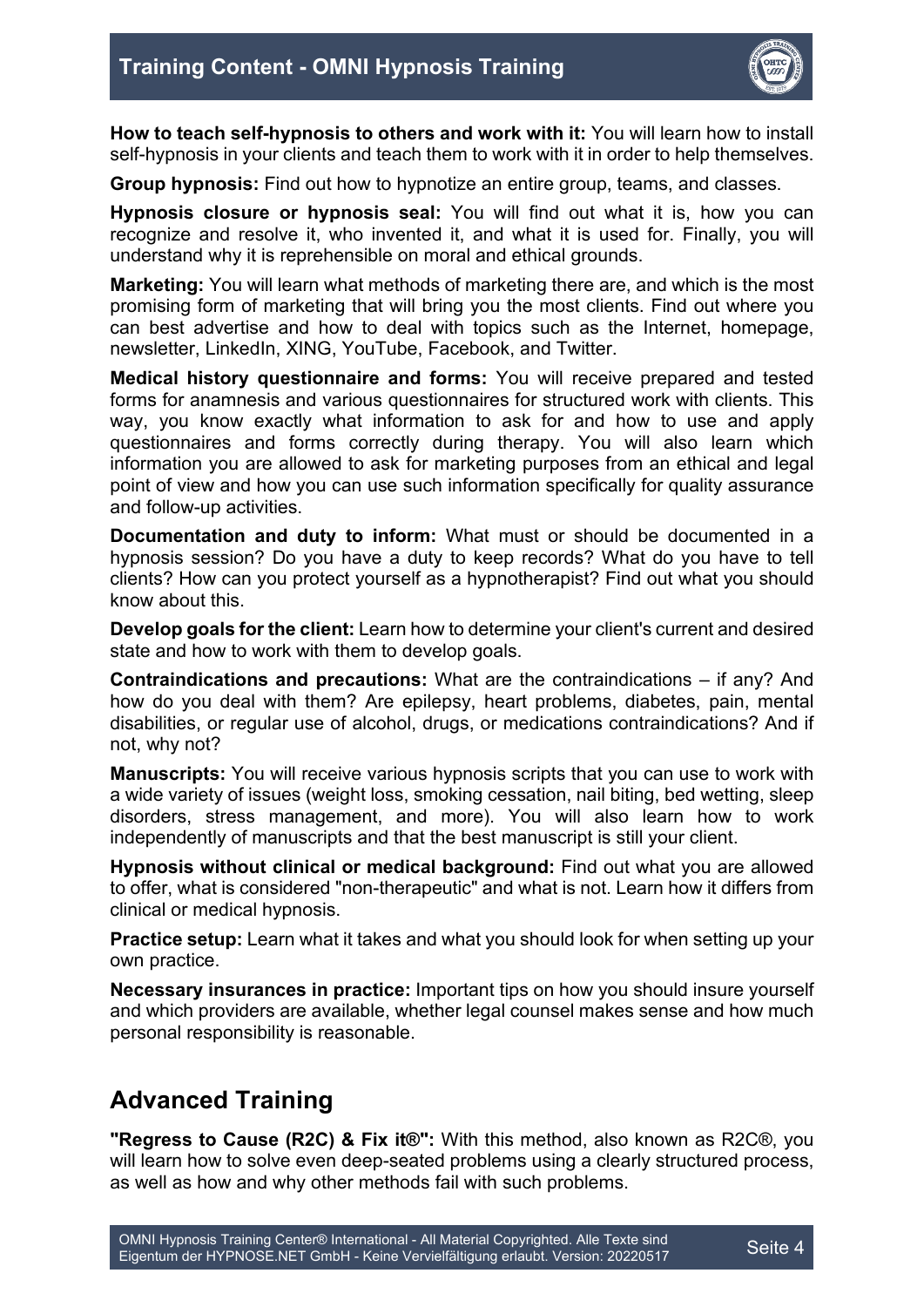

**Step-by-step instructions for regression techniques:** Regression is the supreme discipline of OMNI methods. Revealing techniques can solve even the most complicated cases relatively easily and quickly or bring about significant improvements in clients. You will learn what can happen with uncovering methods and what should be avoided at all costs.

**Inner child work:** Learn how to work with the adult ego in situations in the past and use this specifically to successfully bring information from the here and now into the past.

**Achieve, recognize, and effortlessly dissolve Esdaile state (hypnotic coma):**  Achieve 100% pain relief in just minutes by following a "recipe-like" and easily repeatable procedure. Learn how this helps clients for stress management and burnout and find out where else it can be applied. Learn what other levels can be reached from here and find out how to proceed correctly, effortlessly, and in seconds when a client "escapes" into this state.

**Ultra-Height® – the ultimate state of advanced metaphysical hypnosis:** This legally protected, patented state – discovered and developed by Gerald F. Kein, the founder of OMNI in the USA – may only be taught by OMNI hypnosis trainers specifically trained for this purpose. Learn how this metaphysical state enables completely new approaches to solutions, because in this "meta-awake" state things are possible that are difficult to explain. This is where miracles are allowed to happen.

**Ultra-Healing® – experimental hypnosis:** This also legally protected state – developed by Hansruedi Wipf – can set off a whole firework in the mind of the hypnotized person and trigger and explore completely new dimensions of selfdiscovery and self-healing. Ultra-Healing® is still in an experimental state but can be brought about in a very targeted way.

**Gerald Kein's Universal-Therapy®:** Get to know the Universal-Therapy® according to Gerald Kein by means of an original audio recording. This form of therapy includes all learned methods of hypnosis, with the exception of regression.

**The three places to live:** What are the three places where most people live? And which is the only place that is really worth living? Find out how to get your clients to live in the right place.

**OMNI Flowchart – structure and flowchart of a hypnosis session:** Find out what you need to do in every hypnosis session and learn when to use regression techniques and when not to.

**Handle abreactions correctly:** To many therapists, an abreaction can seem scary. You will learn how to control abreactions within seconds and how to turn them into a successful therapy and really help clients.

**Gestalt hypnotherapy – armchair and deathbed therapy technique:** You will learn not only how important the release of accumulated energies can be, but also how to competently conduct this form of therapy yourself.

**Treating fears, phobias, and panic attacks:** You will learn step-by-step how to use hypnosis to dissolve fears, phobias, and panic attacks in a targeted and lasting way.

**Methods and techniques to achieve a deep trance:** Go all the way deep down? To where all pain, worries, and problems disappear? You will see how easy it is to learn this process.